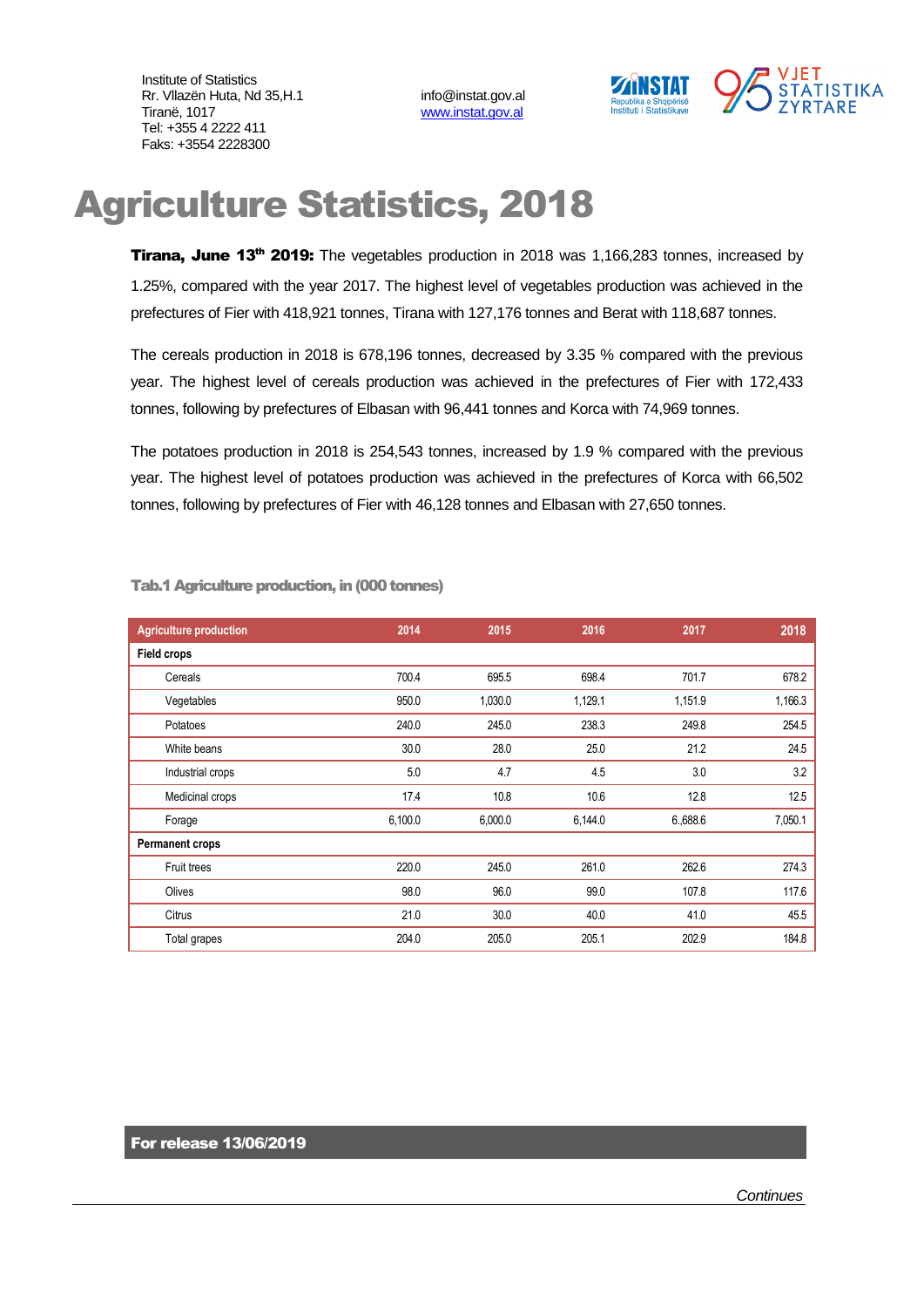

Fig. 1 Production of cereals, vegetables and potatoes (000 tonnes)

The fresh vegetables production in 2018 was 771,724 tonnes, increased by 3.93 %, compared with the year 2017. The melon production in 2018 was 281,297 tonnes, deceased by 4.86 %, compared with the year 2017. The dry vegetables production in 2018 was 113,262 tonnes, deceased by 0.42 %, compared with the year 2017.

Vegetable production in greenhouses represents 21.82 % of total vegetable production. Tomato production in greenhouses represents 54.96 % of total vegetable production in greenhouses, followed by cucumber and peppers with respectively 27.95 % and 8.79 %.



**Fig. 2 Share of main groups of vegetables** 

*For more information, visit INSTAT webpage:* http://www.instat.gov.al/en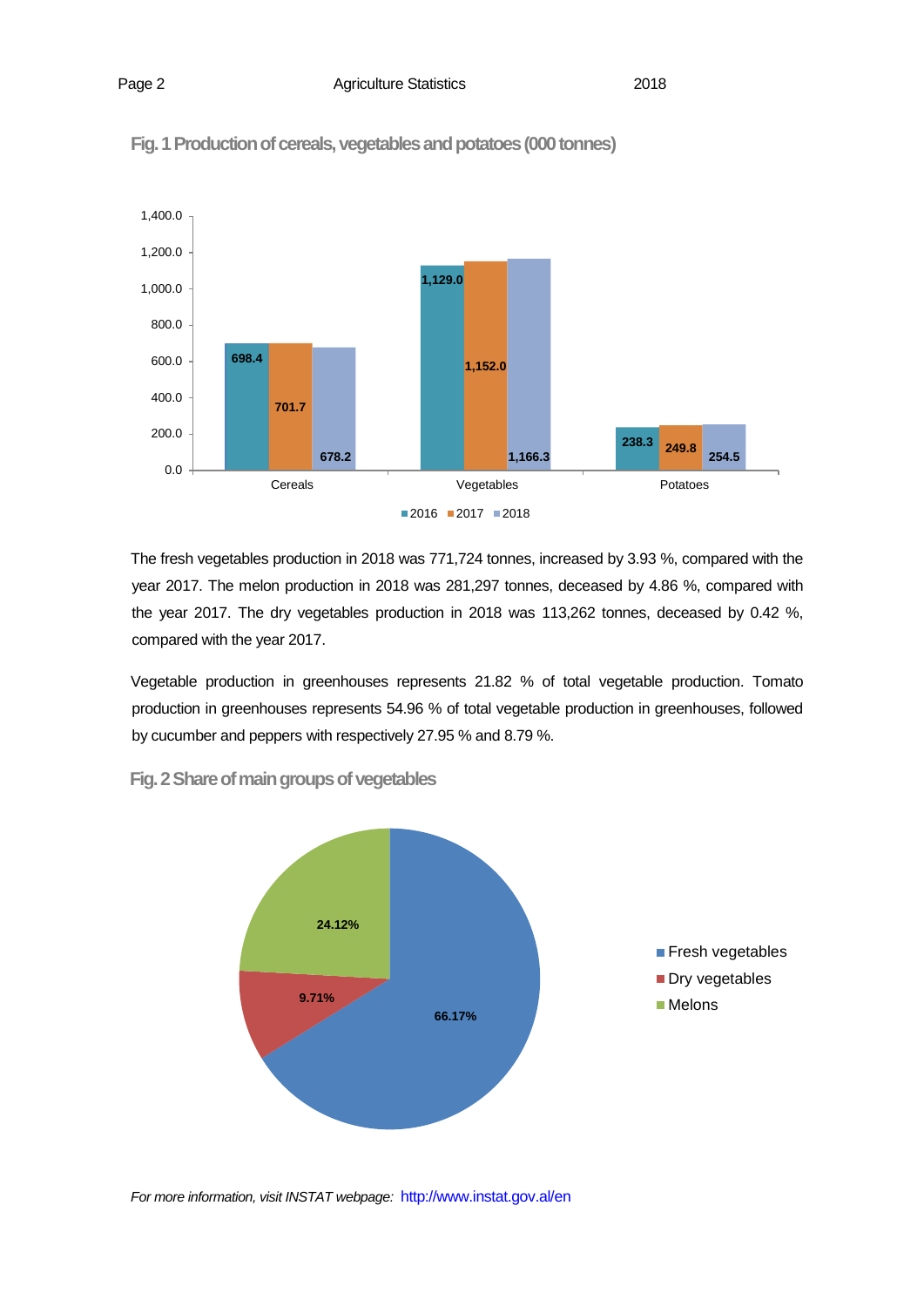In the year 2018 was produced 117,573 tonnes olives, increased with 9.04 % compared with the previous year. To the total olive production, 79 % is represented by olives for oil and 21 % from olives for table.



Fig. 3 Growth rate of olives production (%)

The citrus production in year 2018 was 45,499 tonnes, increased 10.88 % compared with the previous year. The highest level of citrus production was achieved in the prefectures Vlora with 31,354 tonnes.



**Fig. 4 Growth rate of citrus production(%)**

*For more information, visit INSTAT webpage:* http://www.instat.gov.al/en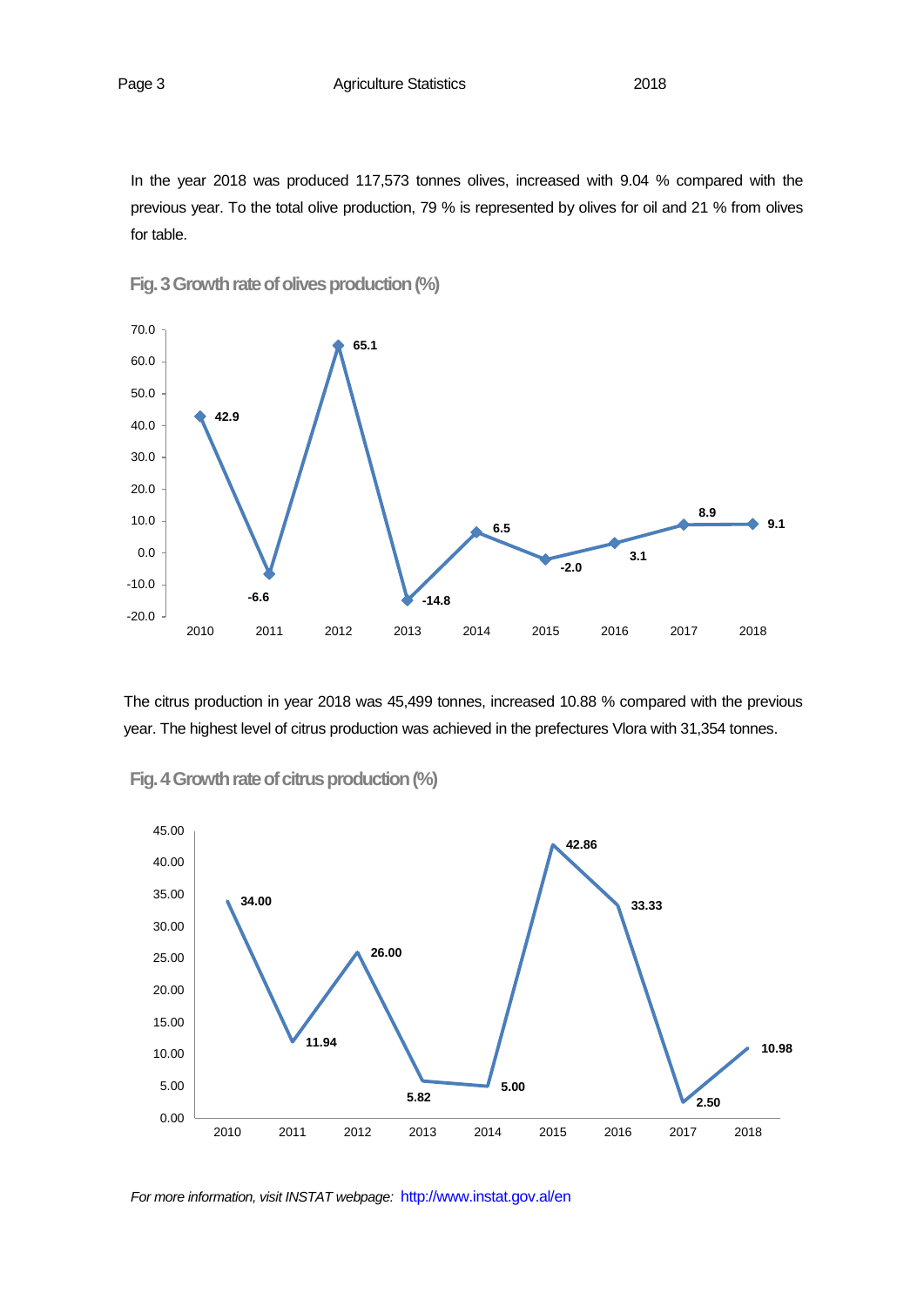# Methodology

Agriculture statistics 2018 are produced in base of administrative data, collected from Ministry of Agriculture and Rural Development. Legal bases for these data are Official Statistical National Program 2017-2021, as well as EU Regulation No. 543/2009 for 'Annual Crop Statistics' and Reg. No. 1337/2011 on 'Permanent Crop Statistics'.

Information is collected in field by experts of extension services in all country. These experts collect data directly from farmers. Harvested production means production including on-holding losses and wastage, quantities consumed directly on the farm and marketed quantities. Crop statistics represented by annual data as: cultivated area, production area for permanent crops, production and yield.

The data for the yields of productions are collected from the most representative farms in commune level. The data collected are sent to the Ministry of Agriculture and Rural Development where the specialists of crop production do the estimations comparing the data collected from the field with the data of the farms during the previous years.

#### **Definition**

**"Agricultural Holding"** is a single unit, both technically and economically, not necessary continuous parcels of agriculture and livestock production which has a single management by one person or group of persons and which undertakes agricultural activities, for crop and animal production.

## **Arable land**

Arable land is (ploughed or tilled) regularly, generally under a system of crop rotation. The area cultivated with field plants is the area planted with field plants in a given agricultural year. Here we speak of an area with main crops (primary). The main crops are wheat, spring crops like the grain maize, potatoes, the legume, industrial plants, the alfalfa, etc.

#### **Permanent crops**

Area with permanent crops is area with fruit trees (seed fruit, stone fruits, subtropical, nuts, etc) olives, citrus, pergola and vineyards.

#### **Harvest year**

Harvest year' means the calendar year in which the harvest begins.

#### **Area under cultivation**

Area under cultivation means the area that corresponds to the total sown area, but after the harvest it excludes ruined areas (e.g. due to natural disasters). In area under cultivation included main and secondary area of crops.

*For more information, visit INSTAT webpage:* http://www.instat.gov.al/en